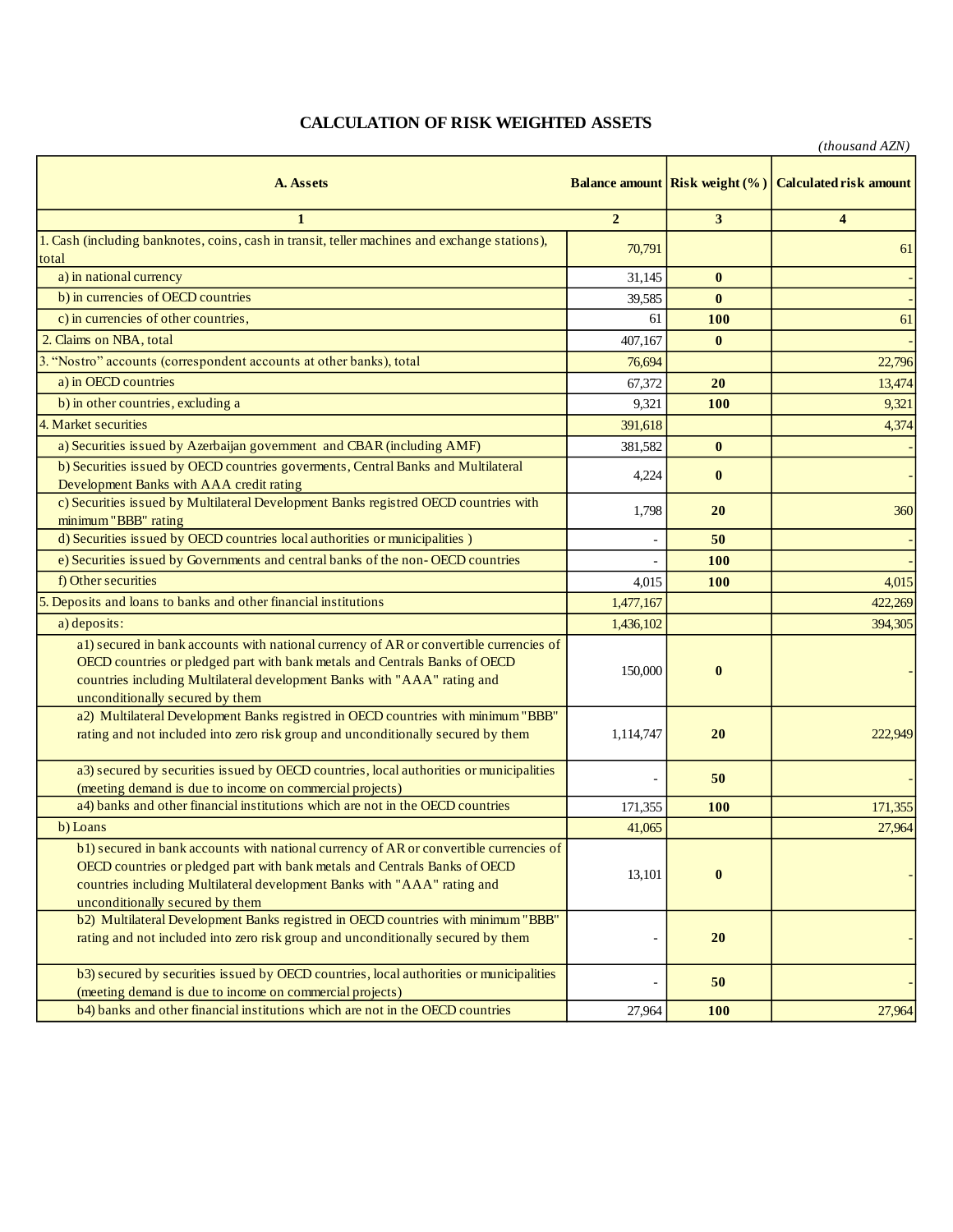| 6. Loans to customers                                                                                                                                                                                                                                | 982,949 |              | 944,339 |
|------------------------------------------------------------------------------------------------------------------------------------------------------------------------------------------------------------------------------------------------------|---------|--------------|---------|
| a) loans to the industrial sector:                                                                                                                                                                                                                   | 198,036 |              | 220,940 |
| al) secured in bank accounts with national currency of AR or convertible currencies of<br>OECD countries or pledged part with bank metals and Multilateral development Banks<br>with "AAA" rating and unconditionally secured by them                | 2,079   | $\bf{0}$     |         |
| a2) Pledged part with secutities of Government of AR, Central Bank, OECD<br>governments, central banks, Multilateral Development Banks which are not in 0 (zero)<br>risk group with minimum "BBB" credit rating or unconditionally guranteed by them |         | 20           |         |
| a3) secured by securities issued by OECD countries, local authorities or municipalities<br>(meeting demand is due to income on commercial projects)                                                                                                  |         | 50           |         |
| a4) in other cases                                                                                                                                                                                                                                   | 195,957 | $\mathbf{X}$ | 220,940 |
| a4_1) local currency                                                                                                                                                                                                                                 | 71,043  | 100          | 71,043  |
| a4_2) OECD countries' freely convertible currencies                                                                                                                                                                                                  | 124,914 | 120          | 149,897 |
| a4_3) currency of non-OECD countries                                                                                                                                                                                                                 |         | 120          |         |
| b) loans for agriculture:                                                                                                                                                                                                                            | 90,627  |              | 88,107  |
| b1) secured in bank accounts with national currency of AR or convertible currencies of<br>OECD countries or pledged part with bank metals and Multilateral development Banks<br>with "AAA" rating and unconditionally secured by them                | 3,269   | $\bf{0}$     |         |
| b2) Pledged part with secutities of Government of AR, Central Bank, OECD<br>governments, central banks, Multilateral Development Banks which are not in 0 (zero)<br>risk group with minimum "BBB" credit rating or unconditionally guranteed by them |         | 20           |         |
| b3) secured by securities issued by OECD countries, local authorities or municipalities<br>(meeting demand is due to income on commercial projects)                                                                                                  |         | 50           |         |
| b4) other cases                                                                                                                                                                                                                                      | 87,358  | $\mathbf{X}$ | 88,107  |
| b4_1) local currency                                                                                                                                                                                                                                 | 83,610  | 100          | 83,610  |
| b4_2) OECD countries' freely convertible currencies                                                                                                                                                                                                  | 3,748   | 120          | 4,497   |
| b4_3) currency of non-OECD countries                                                                                                                                                                                                                 | ÷,      | 120          |         |
| c) Loans to construction sector:                                                                                                                                                                                                                     | 62,478  |              | 68,285  |
| c1) secured in bank accounts with national currency of AR or convertible currencies of<br>OECD countries or pledged part with bank metals and Multilateral development Banks<br>with "AAA" rating and unconditionally secured by them                | 40      | $\bf{0}$     |         |
| c2) Pledged part with secutities of Government of AR, Central Bank, OECD<br>governments, central banks, Multilateral Development Banks which are not in 0 (zero)<br>risk group with minimum "BBB" credit rating or unconditionally guranteed by them |         | 20           |         |
| c3) secured by securities issued by OECD countries, local authorities or municipalities<br>(meeting demand is due to income on commercial projects)                                                                                                  |         | 50           |         |
| c4) other cases                                                                                                                                                                                                                                      | 62,438  | X            | 68,285  |
| c4_1) Milli valyuta                                                                                                                                                                                                                                  | 33,203  | <b>100</b>   | 33,203  |
| c4 2) İƏİT ölkələrinin sərbəst dönərli valyutası                                                                                                                                                                                                     | 29,235  | 120          | 35,082  |
| c4 3) İƏİT ölkələrinə aid olmayan ölkələrin valyutası                                                                                                                                                                                                |         | 120          |         |
| d) Loans to the transport and communication sectors:                                                                                                                                                                                                 | 21,002  |              | 22,092  |
| d1) secured in bank accounts with national currency of AR or convertible currencies of<br>OECD countries or pledged part with bank metals and Multilateral development Banks<br>with "AAA" rating and unconditionally secured by them                | 92      | $\bf{0}$     |         |
| d2) Pledged part with secutities of Government of AR, Central Bank, OECD<br>governments, central banks, Multilateral Development Banks which are not in 0 (zero)<br>risk group with minimum "BBB" credit rating or unconditionally guranteed by them |         | 20           |         |
| d3) secured by securities issued by OECD countries, local authorities or municipalities                                                                                                                                                              |         | 50           |         |
| (meeting demand is due to income on commercial projects)                                                                                                                                                                                             |         |              |         |
| d4) other cases                                                                                                                                                                                                                                      | 20,910  | $\mathbf X$  | 22,092  |
| $d4_1)$ local currency                                                                                                                                                                                                                               | 14,998  | 100          | 14,998  |
| d4_2) OECD countries' freely convertible currencies                                                                                                                                                                                                  | 5,912   | 120          | 7,094   |
| d4_3) currency of non-OECD countries                                                                                                                                                                                                                 |         | 120          |         |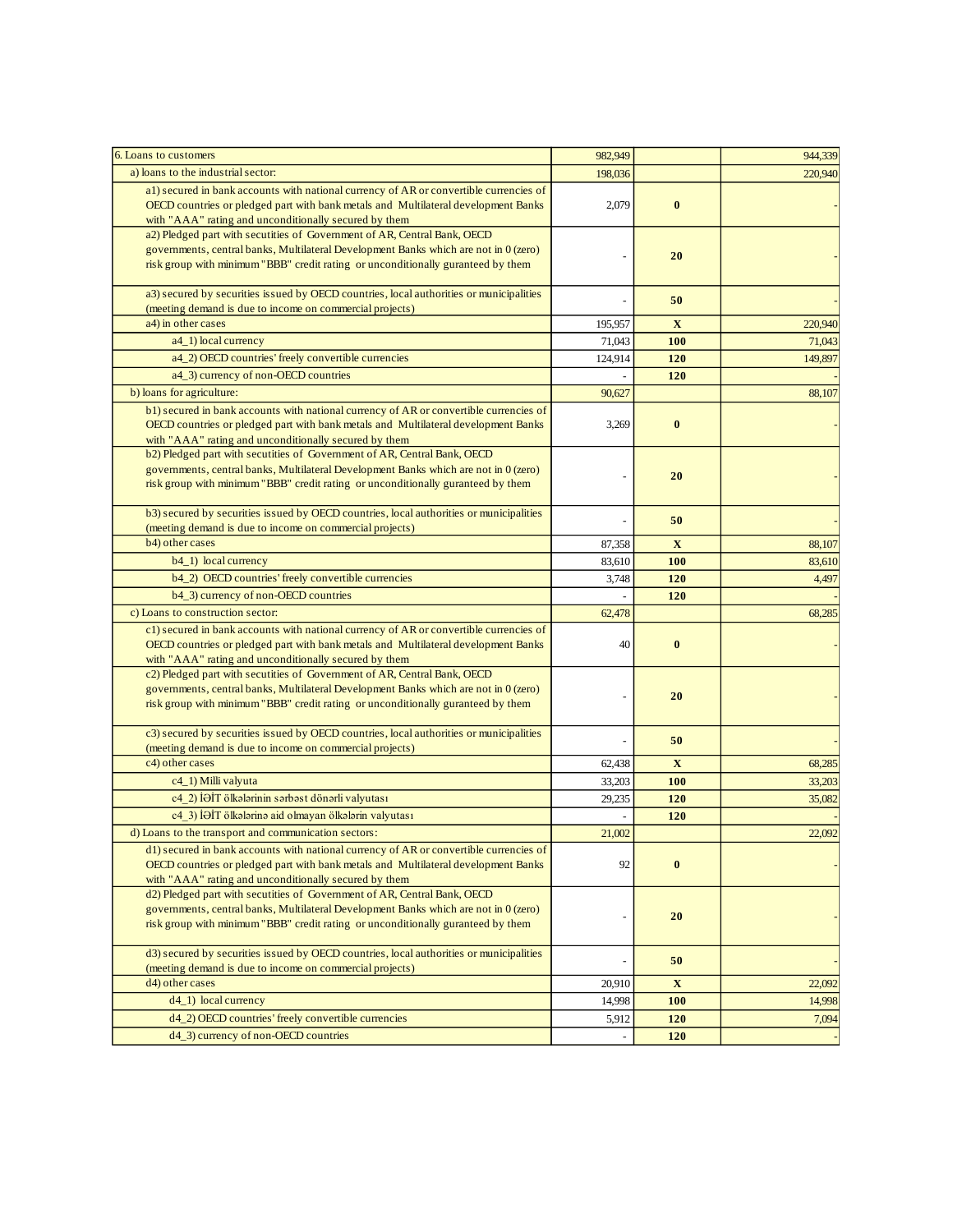| e) Loans trade and service sectors :                                                                                                                             | 466,176          |                        | 367,171   |
|------------------------------------------------------------------------------------------------------------------------------------------------------------------|------------------|------------------------|-----------|
| e1) secured in bank accounts with national currency of AR or convertible currencies of                                                                           |                  |                        |           |
| OECD countries or pledged part with bank metals and Multilateral development Banks                                                                               | 127,825          | $\bf{0}$               |           |
| with "AAA" rating and unconditionally secured by them<br>e2) Pledged part with secutities of Government of AR, Central Bank, OECD                                |                  |                        |           |
| governments, central banks, Multilateral Development Banks which are not in 0 (zero)                                                                             |                  |                        |           |
| risk group with minimum "BBB" credit rating or unconditionally guranteed by them                                                                                 |                  | 20                     |           |
|                                                                                                                                                                  |                  |                        |           |
| e3) secured by securities issued by OECD countries, local authorities or municipalities<br>(meeting demand is due to income on commercial projects)              |                  | 50                     |           |
| e4) other cases                                                                                                                                                  | 338,350          | $\mathbf X$            | 367,171   |
| e4_1) local currency                                                                                                                                             | 194,246          | <b>100</b>             | 194,246   |
| e4_2) OECD countries' freely convertible currencies                                                                                                              | 144.104          | 120                    | 172,925   |
| e4_3) currency of non-OECD countries                                                                                                                             |                  | 120                    |           |
| f) loans to individuals for personal purposes                                                                                                                    | 138,283          |                        | 171,396   |
| f1) secured in bank accounts with national currency of AR or convertible currencies of                                                                           |                  |                        |           |
| OECD countries or pledged part with bank metals and Multilateral development Banks                                                                               | 2,054            | $\bf{0}$               |           |
| with "AAA" rating and unconditionally secured by them                                                                                                            |                  |                        |           |
| f2) Pledged part with secutities of Government of AR, Central Bank, OECD<br>governments, central banks, Multilateral Development Banks which are not in 0 (zero) |                  |                        |           |
| risk group with minimum "BBB" credit rating or unconditionally guranteed by them                                                                                 |                  | 20                     |           |
|                                                                                                                                                                  |                  |                        |           |
| f3) Mortgage loans (ADF funds or other sources to the same conditions) and securities                                                                            |                  |                        |           |
| issued by OECD countries, local authorities or by the municipal authorities (a revenue<br>demand is for commercial projects)                                     | 14,228           | 50                     | 7,114     |
| f4) unsecured consumer loans                                                                                                                                     | 64,276           | $\mathbf{X}$           | 78,072    |
| $f4_1)$ local currency                                                                                                                                           | 36,684           | <b>100</b>             | 36,684    |
| f4_2) OECD countries' freely convertible currencies                                                                                                              | 27,592           | 150                    | 41,388    |
| f4_3) currency of non-OECD countries                                                                                                                             |                  | 150                    |           |
| f5) other consumer loans                                                                                                                                         | 57,725           | $\mathbf X$            | 86,210    |
| $f5_1$ ) local currency                                                                                                                                          | 754              | 100                    | 754       |
| f5_2) OECD countries' freely convertible currencies                                                                                                              | 56,970           | 150                    | 85,456    |
| f5_3) currency of non-OECD countries                                                                                                                             |                  | 150                    |           |
| g) Loans to other sectors                                                                                                                                        | 6,348            |                        | 6,348     |
| g1) secured in bank accounts with national currency of AR or convertible currencies of                                                                           |                  |                        |           |
| OECD countries or pledged part with bank metals and Multilateral development Banks                                                                               |                  | $\bf{0}$               |           |
| with "AAA" rating and unconditionally secured by them<br>g2) Pledged part with secutities of Government of AR, Central Bank, OECD                                |                  |                        |           |
| governments, central banks, Multilateral Development Banks which are not in 0 (zero)                                                                             |                  |                        |           |
| risk group with minimum "BBB" credit rating or unconditionally guranteed by them                                                                                 |                  | 20                     |           |
|                                                                                                                                                                  |                  |                        |           |
| g3) secured by securities issued by OECD countries, local authorities or municipalities<br>(meeting demand is due to income on commercial projects)              |                  | 50                     |           |
| g4) other cases                                                                                                                                                  | 6,348            | $\mathbf{X}$           | 6,348     |
| g4_1) local currency                                                                                                                                             | 6,348            | <b>100</b>             | 6,348     |
| g4_2) OECD countries' freely convertible currencies                                                                                                              |                  | 120                    |           |
| g4_3) currency of non-OECD countries                                                                                                                             |                  | 120                    |           |
| 7. Fixed assets not used in bank operations (minus depreciation)                                                                                                 | 23,603           | <b>100</b>             | 23,603    |
| 8. Equity investments to unconsolidated subsidiary Banks and other in companies                                                                                  | 148,987          | $\bf{0}$               |           |
| 9. All other assests                                                                                                                                             | 47,434           |                        | 42,615    |
| a) secured in bank accounts with national currency of AR or convertible currencies of                                                                            |                  |                        |           |
| OECD countries or pledged part with bank metals and Multilateral development Banks                                                                               | 4,819            | $\bf{0}$               |           |
| with "AAA" rating and unconditionally secured by them<br>b) Pledged part with secutities of Government of AR, Central Bank, OECD governments,                    |                  |                        |           |
| central banks, Multilateral Development Banks which are not in 0 (zero) risk group with                                                                          | ÷,               | 20                     |           |
| minimum "BBB" credit rating or unconditionally guranteed by them                                                                                                 |                  |                        |           |
| c) secured by securities issued by OECD countries, local authorities or municipalities                                                                           |                  | 50                     |           |
| (meeting demand is due to income on commercial projects)                                                                                                         |                  |                        |           |
| d) other cases<br>10. (minus) Allowance for possible losses                                                                                                      | 42,615           | <b>100</b><br>$\bf{0}$ | 42,615    |
| 11. Intangible assests                                                                                                                                           | 66,981<br>15,594 | $\bf{0}$               |           |
| 12. Total balance assets                                                                                                                                         | 3,575,023        | X                      |           |
| 13. The total amount of risk-weighted assets                                                                                                                     |                  |                        | 1,460,058 |
|                                                                                                                                                                  |                  |                        |           |